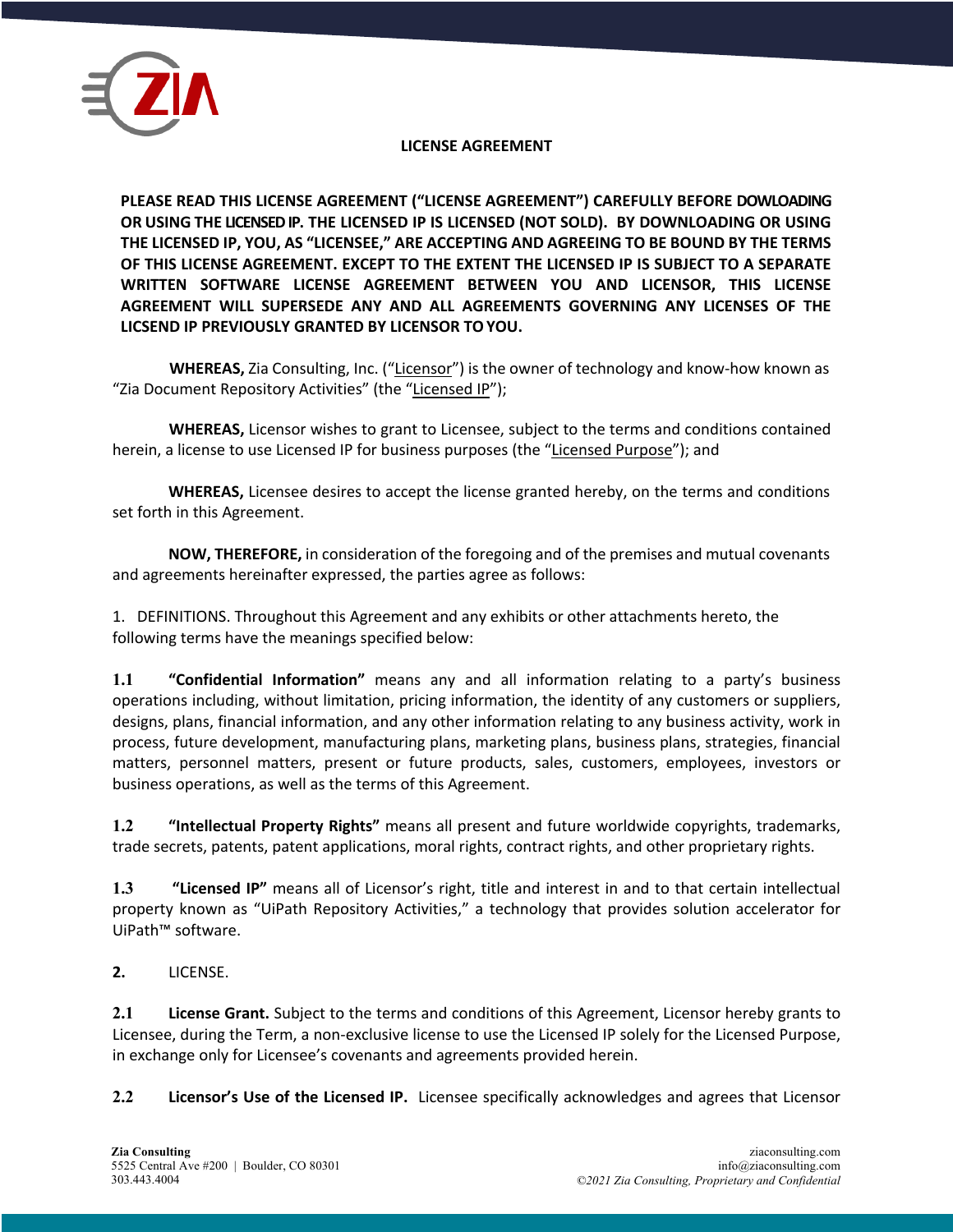

shall not be restricted in its use of the Licensed IP for any and all purposes other than the Licensed Purpose, nor in its right to license or otherwise dispose of any such rights to use the Licensed IP.

## **3.** REGULATORY COMPLIANCE.

**3.1 Compliance.** Licensee shall comply with all applicable laws and regulations (including taxes, licenses, fees, license fees, custom fees, etc.) and obtain all appropriate government approvals pertaining to the use of the Licensed IP.

# **4.** OWNERSHIP.

**4.1 Ownership.** Licensee acknowledges that the Licensed IP is proprietary to Licensor and other than those rights licensed to Licensee under Section 2, this Agreement confers no right or interest in or to the Licensed IP to Licensee. All worldwide Intellectual Property Rights in and to the Licensed IP are, and shall remain, the exclusive property of Licensor.

**4.2 Enforcement of Rights.** Upon request of Licensor and at the expense of Licensor, Licensee agrees to cooperate with Licensor in protecting and defending the Licensed IP in the Business, including protection against counterfeiting and other acts of infringement by third parties. In the event that Licensee becomes aware of any claim or dispute involving the Licensed IP, or of any counterfeiting or other acts of intellectual property infringement, Licensee shall promptly give Licensor notice of the nature and extent of same. Licensor has no obligation to take any action whatsoever with respect to any such matter, unless Licensee's rights to use the Licensed IP pursuant to this Agreement are jeopardized, in which case Licensor will take all action reasonably necessary to protect the rights granted to Licensee hereunder. In all other events, Licensor may act as it deems appropriate in its sole and absolute discretion with respect to any such matter, including, without limitation, instituting appropriate legal action. Alternatively, Licensor may authorize Licensee to take action with respect to any such matter, subject however, to any conditions imposed upon Licensee (including, but not limited to, an agreement by Licensee to pay all costs associated therewith).

**5.** REPRESENTATIONS AND WARRANTIES.

**5.1 Mutual Representations and Warranties.** Each party represents and warrants that it has full right, power, and authority to enter into this Agreement and to perform its obligations and duties under this Agreement, and that the performance of such obligations and duties does not and will not conflict with or result in a breach of any other agreements of such party or any judgment, order, or decree by which such party is bound.

**5.2 Restrictions.** Licensee further represents, warrants, and covenants to Licensor that Licensee will not attack the scope, validity or enforceability of any Licensed IP. Licensee agrees that it shall not, at any time, apply for any patent, copyright or trademark that would or could affect Licensor's rights in and to the Licensed IP, or any of Licensor's other proprietary rights, nor file any document with any government authority, or take any action that would or could affect Licensor's ownership of the Licensed IP or Licensor's other proprietary rights, and Licensee shall not aid or abet anyone else in doing so anywhere in the world.

**5.3 General Disclaimer.** NEITHER PARTY MAKES ANY REPRESENTATIONS, EXTENDS ANY WARRANTIES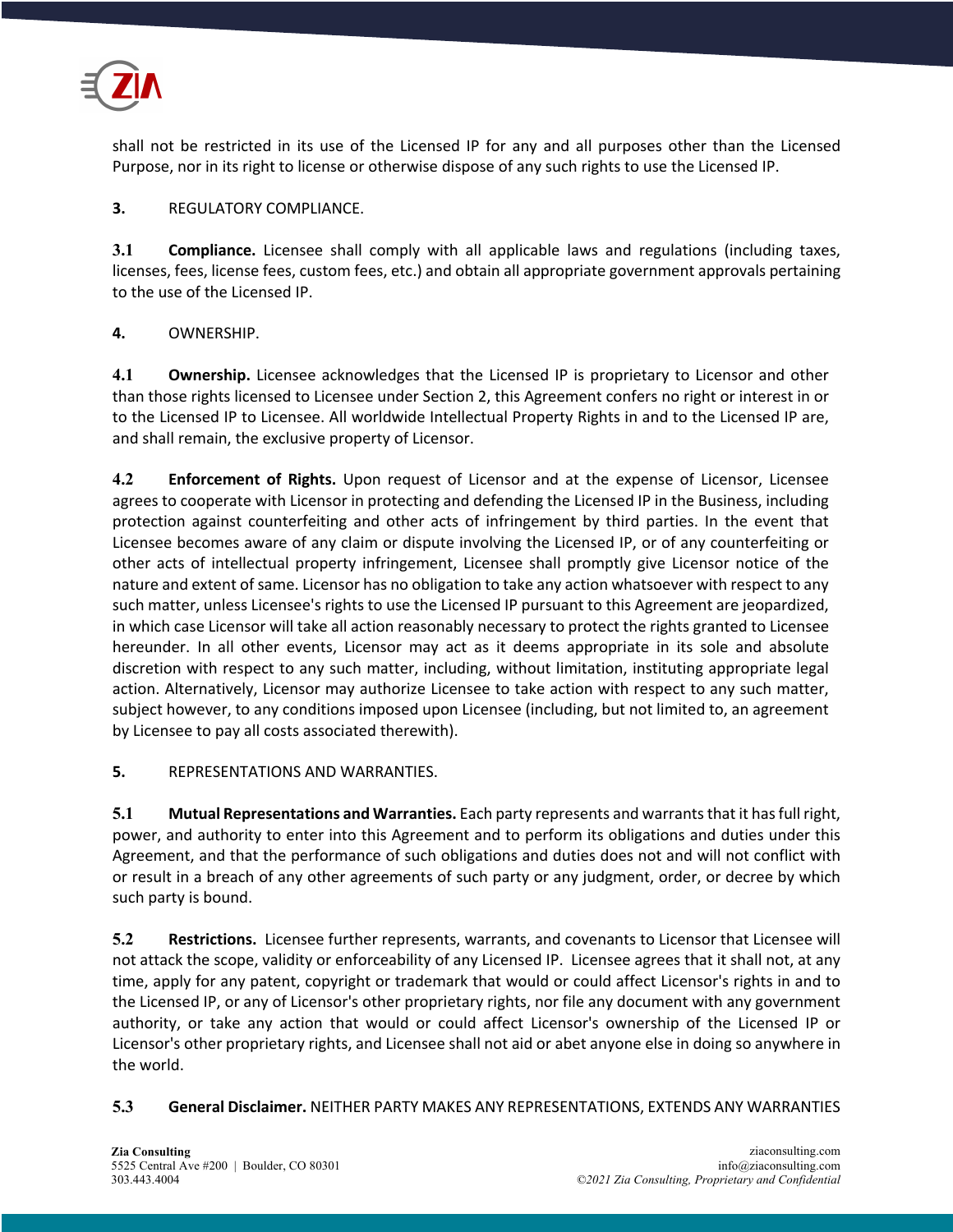

OF ANY KIND, ASSUMES ANY RESPONSIBILITY OR OBLIGATIONS WHATSOEVER, OR CONFERS ANY RIGHT BY IMPLICATION, ESTOPPEL, OR OTHERWISE, OTHER THAN THE LICENSES, RIGHTS, AND WARRANTIES EXPRESSLY GRANTED HEREIN.

## **6.** CONFIDENTIAL INFORMATION.

**6.1 Confidentiality.** The parties agree that the Confidential Information shall be used solely and exclusively for the Licensed Purpose described in this Agreement. A party receiving any Confidential Information of the other party shall take all reasonable measures to keep and hold any such Confidential Information of the other party in strict confidence and shall not disclose such Confidential Information of the other party to any person, entity, firm or corporation without the prior written consent of the party to whom such Confidential Information belongs. A party who has Confidential Information of the other party shall not, except as may be authorized hereafter in writing by the party to whom such Confidential Information belongs, use any Confidential Information of the other party for any purpose not stated in this Agreement. A party receiving Confidential Information of the other party shall limit dissemination of and access to any such Confidential Information of the other party to those employees or consultants of the receiving party who have a good faith need for such access to effectuate the Licensed Purpose of this Agreement and who have executed a standard non-disclosure agreement with the receiving party with terms at least as restrictive as those set forth in this Agreement. The parties hereto further agree that except for disclosure to the respective agents, employees, and authorized contractors (who are bound by confidentiality obligations at least as protective as those in this Agreement), the other party's Confidential Information shall be retained in secret; shall not be utilized in competition with the other party or the other party's successors or assigns; and shall not be disclosed to any third party.

**6.2 Exclusions from Confidential Information.** Neither party shall have confidentiality obligations to the other party with respect to any information of the other party or any portion thereof which:

- (a) is already known to the receiving party at the time of receiving same;
- (b) is or hereafter becomes publicly known through no wrongful act of the receiving party
- (c) is rightfully received from a third party without restriction on disclosure and without breach of this Agreement; or
- (d) is now or hereafter independently developed by the receiving party and without reliance in any degree upon any Confidential Information of the other party.

In the event either of the parties becomes legally compelled to disclose any of the Confidential Information, it shall provide the other party with prompt notice so that the other party may seek a protective order or other appropriate remedy. In the event such protective order or other remedy is not obtained, the compelled party shall furnish only that portion of the Confidential Information which is legally required.

#### **7.** LIMITATION OF LIABILITY.

EXCEPT FOR ANY BREACHES OF SECTIONS 2.2 OR 4, OR IN CONNECTION WITH ANY INDEMNIFICATION OBLIGATIONS HEREUNDER, IN NO EVENT WILL EITHER PARTY BE LIABLE FOR LOST PROFITS OR SPECIAL, INCIDENTAL, OR CONSEQUENTIAL DAMAGES ARISING OUT OF OR RELATED TO THIS AGREEMENT (WHETHER FROM BREACH OF CONTRACT, BREACH OF WARRANTY, OR FROM NEGLIGENCE, STRICT LIABILITY, OR ANY OTHER FORM OF ACTION), EVEN IF SUCH PARTY HAS BEEN ADVISED OF THE